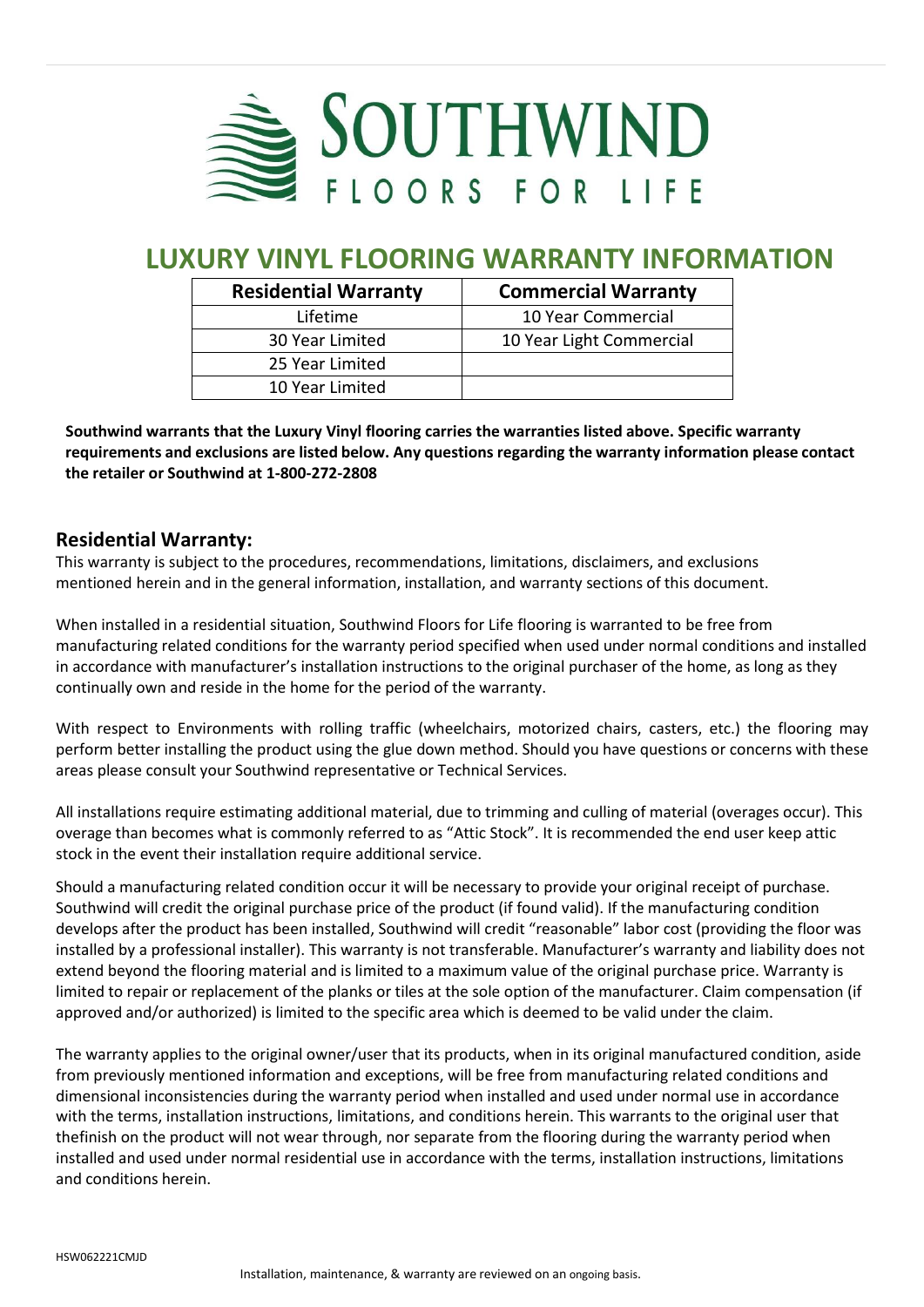This warranty is the entire and sole statement of warranty for the product and replaces all previous warranties, written, spoken, implied or otherwise. No implied warranties exist beyond the terms and conditions ofthis warranty, the manufacturer assumes no legal liability for all actual incidental and/or consequential damages, however, some states within the USA do not permit the exclusion or limitation of incidental and/or consequential damages, as such, this exclusion may not apply to you. This like all warranties gives you specific legalrights, in addition, you may also have other rights that vary from state to state or from province to province. Rental units leased properties and apartments are considered commercial properties under this warranty. The 10 Year Limited Commercial warranty applies to these types of installations.

Note that manufacturer/distributor/retailer reserves the right to visit or have its agent visit the premise where the product claim originates to inspect the product in dispute and to remove samples for verification and technical analysis. Note: Analysis of all sample material submitted should be considered destructive testing rendering the sample material unusable for reinstallation (*See claim form for proper packaging and shipping of sample material*). As noted, earlier attic stock should be retained should there be a need for additional servicing. Failure to provide reasonable access to the installation area or to provide requested information and/or documentation may result in denial of the claim.

Failure to adhere to and follow all the instructions for installation, maintenance, incorrect/ insufficient maintenance,or any modification to the product other than as outlined in the manufacturer's installation instructions will render the warranty null and void.

**NOTE:** Rental units, leased properties, and apartments are considered commercial properties under this warranty. The limited residential warranty does not apply to these types of properties and installations. These are covered by the limited commercial & light commercial warranty.

| Lifetime (Material) | Up to 100% | 25 YEAR (Material)                     |      | 10 YEAR (Material Only) |      |
|---------------------|------------|----------------------------------------|------|-------------------------|------|
| 30 YEAR (Material)  |            | 1st-6th Year                           | 100% | $1st$ Year              | 100% |
| $1st - 8th$ Year    | 100%       | 7 <sup>th</sup> -10 <sup>th</sup> Year | 90%  | 2 <sup>nd</sup> Year    | 100% |
| 9th-10th Year       | 95%        | 11th Year                              | 80%  | 3rd Year                | 80%  |
| 11th-13th Year      | 90%        | 12th Year                              | 70%  | 4 <sup>th</sup> Year    | 70%  |
| 14th-17th Year      | 85%        | 13th Year                              | 60%  | 5 <sup>th</sup> year    | 60%  |
| 18th-19th Year      | 75%        | 14th Year                              | 50%  | 6 <sup>th</sup> Year    | 50%  |
| 20th-21st Year      | 70%        | 15th Year                              | 40%  | 7 <sup>th</sup> Year    | 30%  |
| 22nd Year           | 65%        | 16th Year                              | 30%  | 8 <sup>th</sup> Year    | 20%  |
| 23rd Year           | 60%        | 17th Year                              | 25%  | 9 <sup>th</sup> Year    | 10%  |
| 24th Year           | 50%        | 18th Year                              | 20%  | $10th$ year             | 10%  |
| 25th Year           | 40%        | 19th Year                              | 15%  |                         |      |
| 26th Year           | 30%        | 20th -25th Year                        | 10%  |                         |      |
| 27th Year           | 25%        | Labor                                  |      |                         |      |
| 28th Year           | 20%        | 1st-2nd Year<br>Up to                  | 100% |                         |      |
| 29th Year           | 15%        | 3rd-5th Year<br>Up to                  | 50%  |                         |      |
| 30th Year           | 10%        | 6th Year and on                        | 0%   |                         |      |

#### **MATERIAL & LABOR PRORATION OF LIMITED RESIDENTIAL WARRANTY**

*\*Proration means the warranty protection reduces over time.*

### **Commercial Warranty**

Southwind warrants that the wear layer of the Luxury Vinyl Flooring. Surface flooring will not wear through under normal commercialuse for a period of (10) ten years from the date of purchase. Vinyl layer wear-through is defined as 100% vinyl layer wear-through over a minimum of 3% of the total installation. Surface scratches and gloss reduction are not considered surface wear. This warranty is non-transferrable and applies only to the original purchaser.

The flooring must be installed and properly maintained in accordance with the manufacturer's guidelines and must be used indoors in a dry, climate-controlled area. Installation of flooring that visibly contains a manufacturing related condition is not covered under this warranty.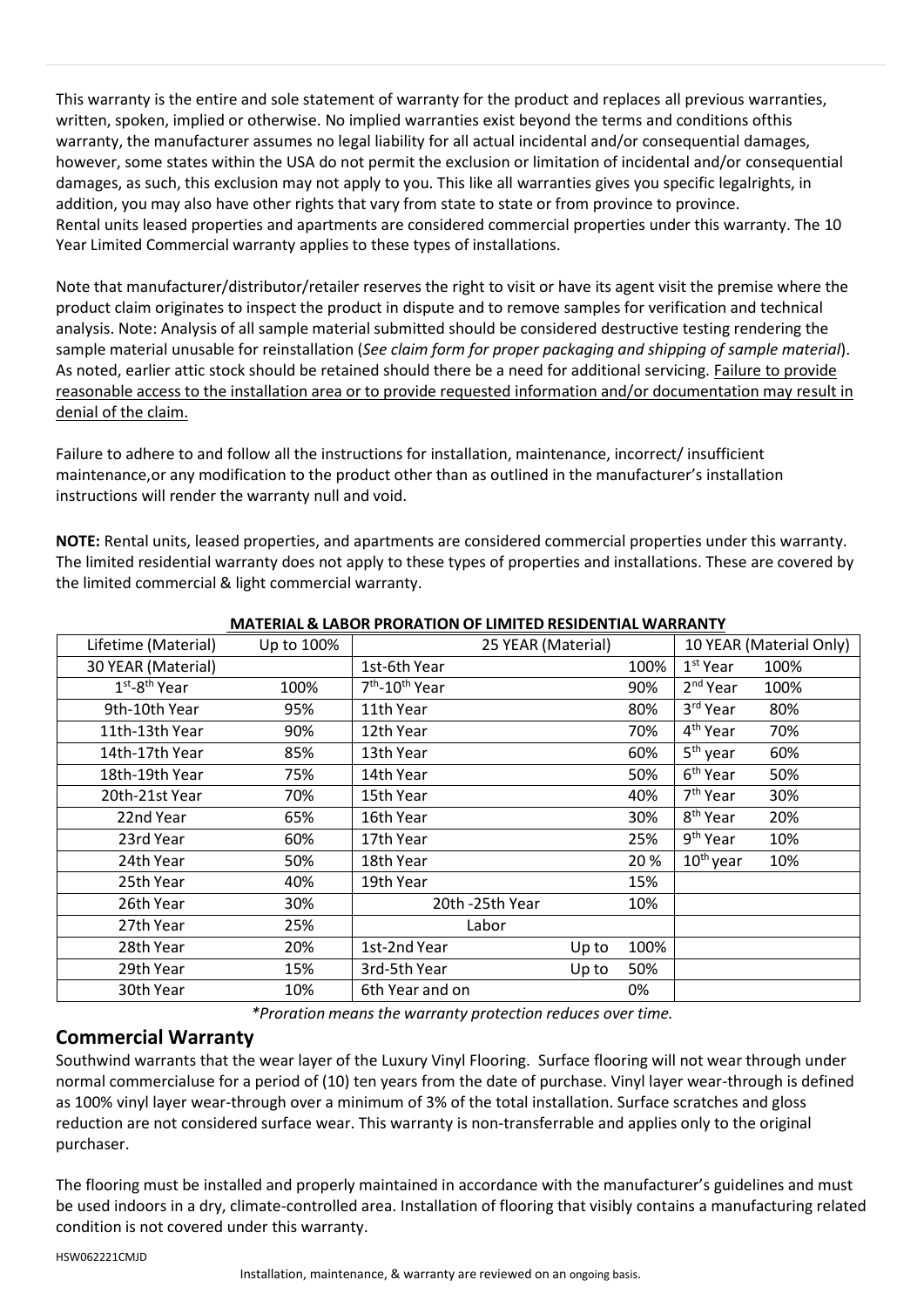Should a manufacturing related condition occur it will be necessary to provide your original receipt of purchase. Southwind will credit the original purchase price of the product (if found valid). If the manufacturing condition develops after the product has been installed, Southwind will credit "reasonable" labor cost (providing the floor was installed by a professional installer). This warranty is not transferable. Manufacturer's warranty and liability does not extend beyond the flooring material and is limited to a maximum value of the original purchase price. Warranty is limited to repair or replacement of the planks or tiles at the sole option of the manufacturer. Claim compensation (if approved and/or authorized) is limited to the specific area which is deemed to be valid under the claim.

### **LIGHT COMMERCIAL WARRANTY APPLIES TO THE FOLLOWING AREAS:**

- Retail Areas: Product Display Areas, Sales Floors, Novelty Shops, Boutiques, Showrooms, Hair Salons, Hallways, Entryways (non-staining walk-off mats are required)
- Medical Offices: Waiting Rooms, Patient Rooms, Exam Rooms, Storage Rooms, Hallways, Entryways (non-staining walk-off mats required)
- Institutional: Classrooms, Training Rooms, Meeting Rooms, Common Areas, Residence Halls, Hallways
- Hotels: Guest Rooms & connected Lavatory\*, Meeting Rooms, Conference Rooms, Lobby
- Offices: Offices, Meeting Rooms, Conference Rooms, Break Rooms, Showrooms
- Restaurants: Dining area, Hallways, Banquet room
- Rental units, leased properties, and apartments

Areas with extreme amounts of rolling traffic may perform better installing the product using the glue down method. Should you have questions or concerns with these areas please consult your Southwind representative or Technical Services.

\*When installing in a bathroom, laundry room, or other area with frequent water usage, it is recommended the expansion spaces around potential wet areas only be filled with premium waterproof 100% silicone caulk. This will lower possibility of the water traveling under the floating floor and help to reduce bacterial growth and problems associated with it.

All installations require estimating additional material, due to trimming and culling of material (overages occur). This overage than becomes what is commonly referred to as "Attic Stock". It is recommended the end user keep attic stock in the event their installation require additional service.

| 1st Year      | 100% Material | Up to 100% Labor |  |  |  |
|---------------|---------------|------------------|--|--|--|
| 2nd-5th Year  | 100% Material | Up to 50% Labor  |  |  |  |
| 6th-10th Year | 100% Material | 0% Labor         |  |  |  |

#### **Proration of 10 Year Limited Commercial & Light Commercial Warranty:**

#### **Lifetime Limited Waterproof Warranty:**

Your Luxury Vinyl Flooring is warranted to be 100% waterproof against failure to the structural integrity of the Luxury Vinyl Flooring. Included Southwind warrants the product will not be significantly diminished by exposure to water for the life of the warranty. Please note; when excessive moisture accumulates in any structure as well as materials used in the construction of the building, bacteria can occur as well as increase (particularly if the moisture problem remains undiscovered or unaddressed). Southwind moisture warranty excludes damage resulting from bacterial growth due to prolonged exposure to moisture. If the luxury vinyl flooring is structurally compromised, resulting from extended exposure to water, Southwind will arrange a pro-rated credit based on the terms included above in the Material & Labor Proration of Limited Residential Warranty as well as the Commercial and Light Commercial 10-year proration warranty. This warranty is not transferable by the purchaser of the floor. This Limited Waterproof Warranty excludes all casualty events involving water coming in contact with your floor and failures normally covered by homeowner's insurance including, but not limited to, damages caused by flooding or standing water from leaky pipes, faucets, or household appliances. Also excluded are damages caused by flooding or standing water from hydrostatic pressure or other casualty events.